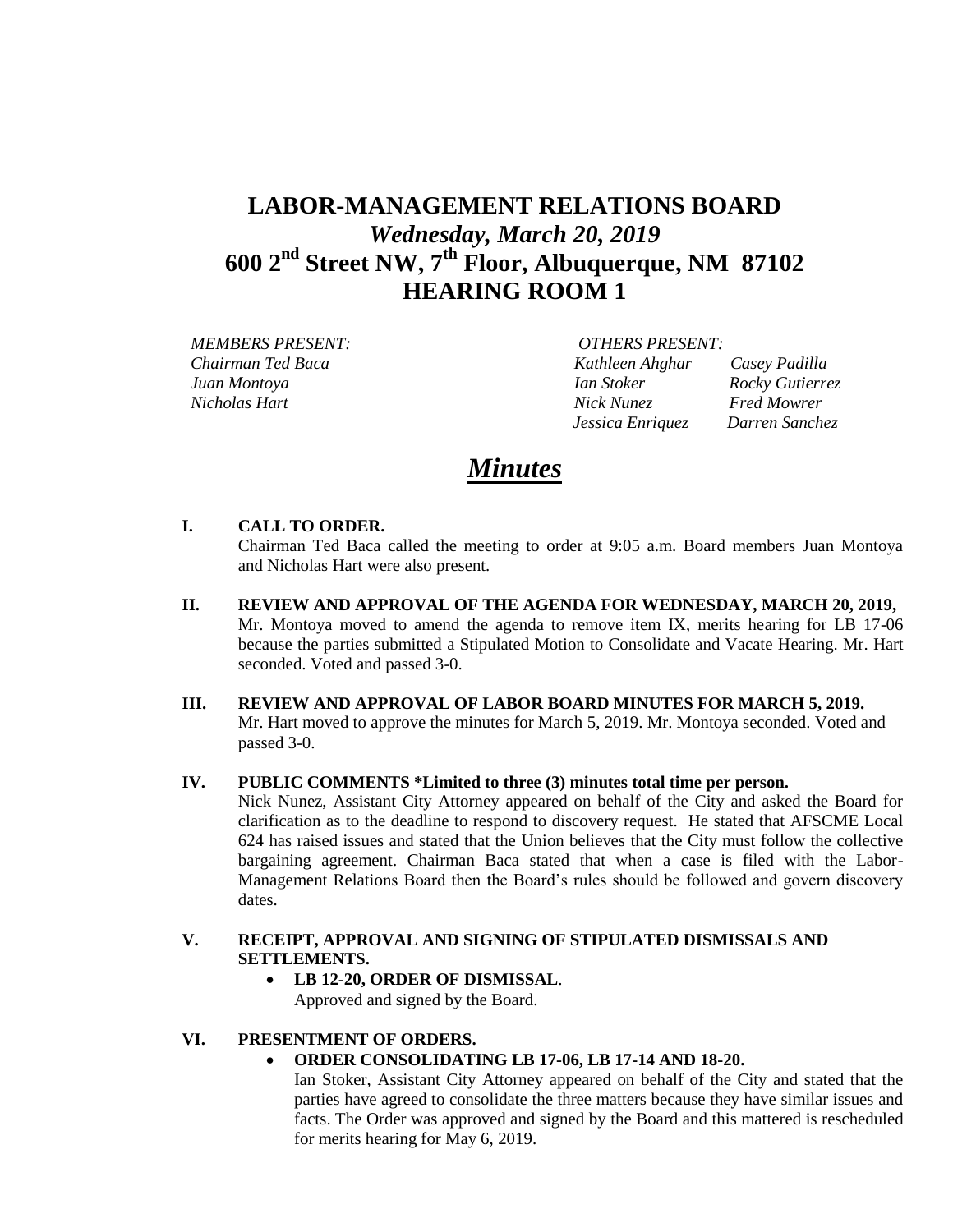#### **LB 18-23, AMENDED SCHEDULING ORDER.**

Approved and signed by the Board.

Mr. Hart stated that he will not be available for the August 19, 2019 Labor Board meeting. Mr. Stoker and Mr. Gutierrez appeared on behalf of LB 18-26 and stated that they do not oppose rescheduling the merits hearing that was previously scheduled for August  $19<sup>th</sup>$ . After discussion the Board agreed to reschedule the meeting and merits hearing in LB 18-26 for August 23, 2019.

#### **VII. STATUS CONFERENCE RESCHEDULED FROM MARCH 5, 2019:**

# **LB 18-12, ORDER GRANTING SECOND JOINT MOTION TO STAY PROCEEDINGS.**

Fred Mowrer appeared on behalf of APOA and stated that there has been discussion between the parties but they need more time to finalize there agreement and asked the Board to continue this matter. Chairman Baca rescheduled this matter for status conference on April 24, 2019.

## **VIII. NEW BUSINESS AND ENTERING OF SCHEDULING ORDERS:**

 **LB 19-02, PROHIBITED PRACTICE COMPLAINT FILED BY AFSCME LOCAL 3022 ON BEHALF OF MARY ANN CASTILLO AGAINST THE CITY OF ALBUQUERQUE TRANSIT DEPARTMENT FOR DEMOTING HER WITHOUT JUST CAUSE.**

Mr. Nunez appeared on behalf of the City and stated that the parties have agreed to extend the deadline to meet and confer to March 29, 2019 and requested a scheduling of merits hearing for August or September. After discussion the Board scheduled this matter for merits hearing on August 7, 2019.

 **LB 19-03, PROHIBITED PRACTICE COMPLAINT FILED BY AFSCME LOCAL 3022 ON BEHALF OF ANTHONY SILVA AGAINST THE CITY OF ALBUQUERQUE TRANSIT DEPARTMENT FOR DEMOTING HIM WITHOUT JUST CAUSE.**

Mr. Stoker appeared on behalf of the City and stated that this matter can be consolidated with LB 19-05 because they involve the same employee. The Board scheduled the two cases for merits hearing on July 12, 2019.

 **LB 19-04, PROHIBITED PRACTICE COMPLAINT FILED BY AFSCME LOCAL 624 ON BEHALF OF JOELLE MARTINEZ AGAINST THE CITY OF ALBUQUERQUE TRANSIT DEPARTMENT FOR VIOLATING THE COLLECTIVE BARGAINING AGREEMENT AND DISCIPLINING MS. MARTINEZ WITHOUT JUST CAUSE.**

Mr. Gutierrez appeared on behalf of AFSMCE 624 and stated that the parties are working on a scheduling order. The Board scheduled this matter for merits hearing on August 23, 2019.

 **LB 19-05, PROHIBITED PRACTICE COMPLAINT FILED BY AFSCME LOCAL 3022 ON BEHALF OF ANTHONY SILVA AGAINST THE CITY OF ALBUQUERQUE TRANSIT DEPARTMENT FOR VIOLATING LMRO 3-2- 9A6, CBA 24.2, DISCIPLINARY ACTIONS, PERSONNEL RULES & REGULATIONS 301.2 PROFESSIONAL EXCELLENCE, 301.3 STANDARDS OF CONDUCT ADMINISTRATIVE INSTRUCTIONS 7-18 HARASSMENT POLICY.** 

Mr. Stoker appeared on behalf of the City and stated that this matter can be consolidated with LB 19-03 because they involve the same employee. The Board scheduled the two cases for merits hearing on July 12, 2019.